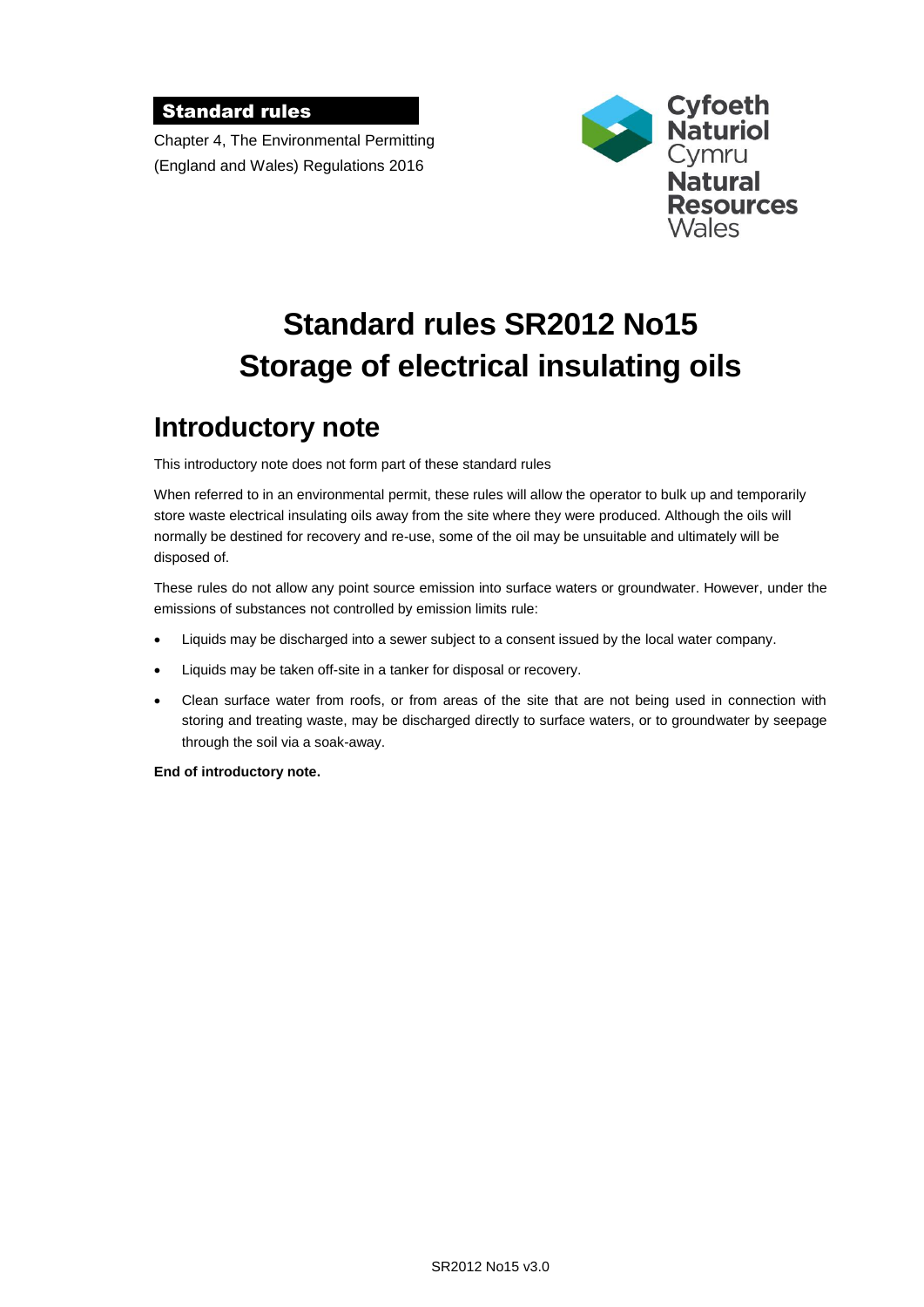## **Rules**

# **1 – Management**

#### **1.1 General management**

- 1.1.1 The operator shall manage and operate the activities:
	- (a) in accordance with a written management system that identifies and minimises risks of pollution, including those arising from operations, maintenance, accidents, incidents, nonconformances, closure and those drawn to the attention of the operator as a result of complaints; and
	- (b) using sufficient competent persons and resources.
- 1.1.2 Records demonstrating compliance with rule 1.1.1 shall be maintained.
- 1.1.3 Any person having duties that are or may be affected by the matters set out in these standard rules shall have convenient access to a copy of them kept at or near the place where those duties are carried out.
- 1.1.4 The operator shall comply with the requirements of an approved competence scheme.

#### **1.2 Avoidance, recovery and disposal of wastes produced by the activities**

- 1.2.1 The operator shall take appropriate measures to ensure that:
	- (a) the waste hierarchy referred to in Article 4 of the Waste Framework Directive is applied to the generation of waste by the activities; and
	- (b) any waste generated by the activities is treated in accordance with the waste hierarchy referred to in Article 4 of the Waste Framework Directive; and
	- (c) where disposal is necessary, this is undertaken in a manner which minimises its impact on the environment.
- 1.2.2 The operator shall review and record at least every four years whether changes to those measures should be made and take any further appropriate measures identified by a review.

# **2 – Operations**

### **2.1 Permitted activities**

2.1.1 The operator is only authorised to carry out the activities specified in table 2.1 below ("the activities").

| Table 2.1 activities                                                                                                                                                 |                                               |
|----------------------------------------------------------------------------------------------------------------------------------------------------------------------|-----------------------------------------------|
| <b>Description of activities</b>                                                                                                                                     | <b>Limits of activities</b>                   |
| R13: Storage of wastes pending any of the<br>operations numbered R1 to R12 (excluding<br>temporary storage, pending collection, on the site<br>where it is produced) | Secure storage of wastes listed in table 2.2. |
| <b>D15:</b> Storage pending any of the operations<br>numbered D1 to D14 (excluding temporary storage,<br>pending collection, on the site where it is produced)       |                                               |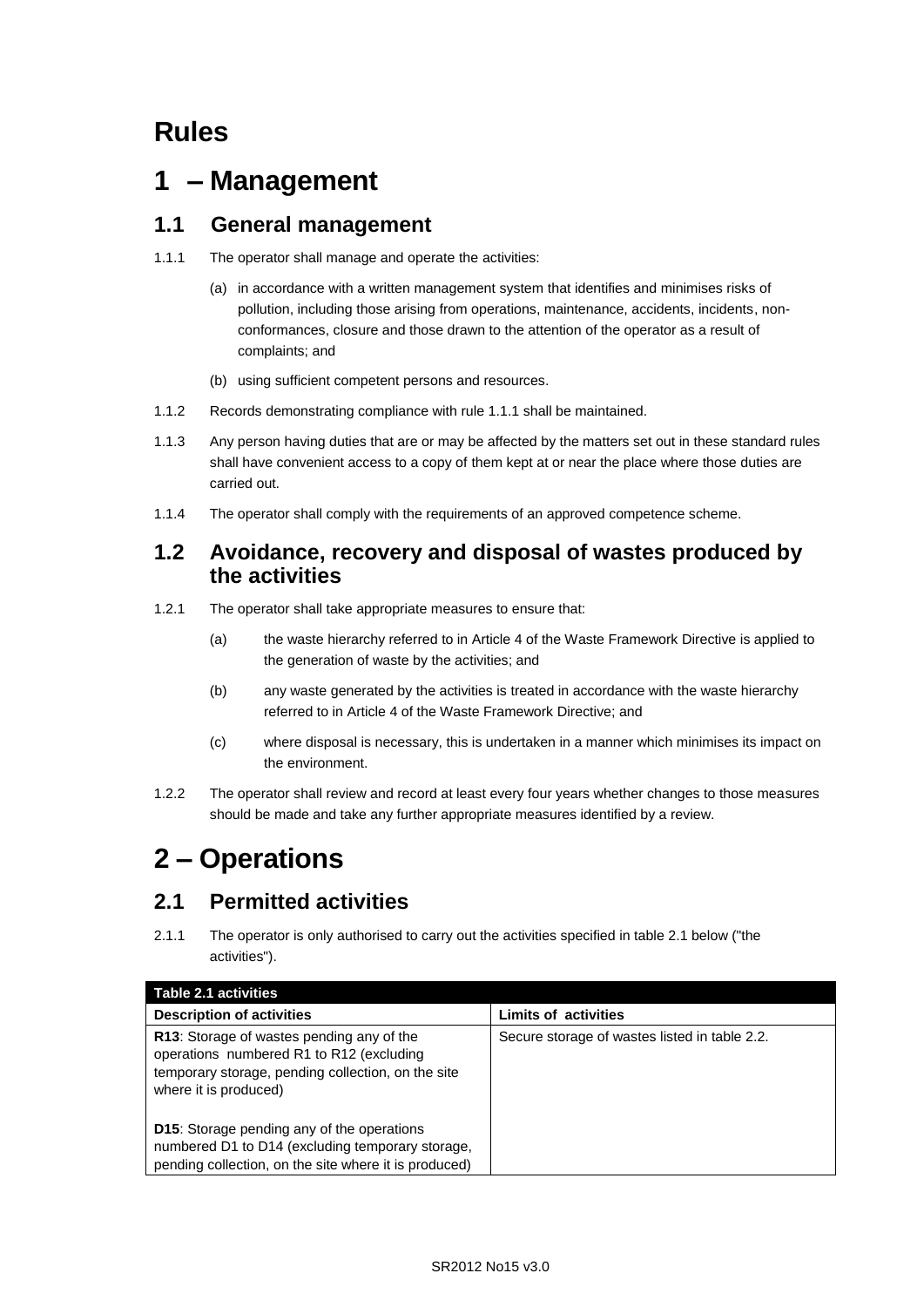### **2.2 Waste acceptance**

2.2.1 Waste shall only be accepted if:

- (a) it is of a type and quantity listed in table 2.2 below; and
- (b) it conforms to the description in the documentation supplied by the producer and holder.

| Table 2.2. Waste types and quantities                                                                 |                                                                                             |
|-------------------------------------------------------------------------------------------------------|---------------------------------------------------------------------------------------------|
| <b>Maximum Quantities</b>                                                                             |                                                                                             |
| The total quantity of waste accepted at the site shall be less than 500 tonnes a year.<br>$\bullet$   |                                                                                             |
| The maximum quantity of waste stored on site at any one time shall not exceed 25 tonnes.<br>$\bullet$ |                                                                                             |
| Waste                                                                                                 | <b>Description</b>                                                                          |
| Code                                                                                                  |                                                                                             |
| 13                                                                                                    | OIL WASTES AND WASTES OF LIQUID FUELS                                                       |
| 1303                                                                                                  | wastes insulating and heat transmission oils                                                |
| 13 03 01*                                                                                             | electrical insulating oils containing PCBs                                                  |
| 13 03 06*                                                                                             | mineral-based chlorinated electrical insulating oils other than those mentioned in 13 03 01 |
| 13 03 07*                                                                                             | mineral-based non-chlorinated electrical insulating oils                                    |
| 13 03 08*                                                                                             | synthetic electrical insulating oils                                                        |
| 13 03 09*                                                                                             | readily biodegradable electrical insulating oils                                            |
| 13 03 10*                                                                                             | other electrical insulating oils                                                            |

## **2.3 Operating techniques**

2.3.1 The activities shall be operated using the techniques and in the manner described in Table 2.3 below.

#### **Table 2.3 Operating techniques**

1. All drums and tanks of waste oil shall be located on an impermeable surface within a bunded area. The bunded area shall have a capacity of at least 110% of the largest vessel or 25% of the total tank/drum volume, whichever is the greater.

### **2.4 The site**

- 2.4.1 The activities shall not extend beyond the site, being the land shown edged in green on the site plan attached to the permit.
- 2.4.2 The activities shall not be carried out within:
	- (a) 200 metres of a European Site or Site of Special Scientific Interest (SSSI);
	- (b) a groundwater source protection zone 1, or if a source protection zone has not been defined then within 50 metres of any well, spring or borehole used for the supply of water for human consumption. This must include private water supplies.

### **2.5 Technical Requirements**

- 2.5.1 Hazardous waste shall not be mixed, either with a different category of hazardous waste or with another waste, substances or materials unless it is authorised by table 2.1 and appropriate measures have been taken.
- 2.5.2 Oils shall be tested for PCB as necessary to ensure oils containing PCB are not mixed with other oils.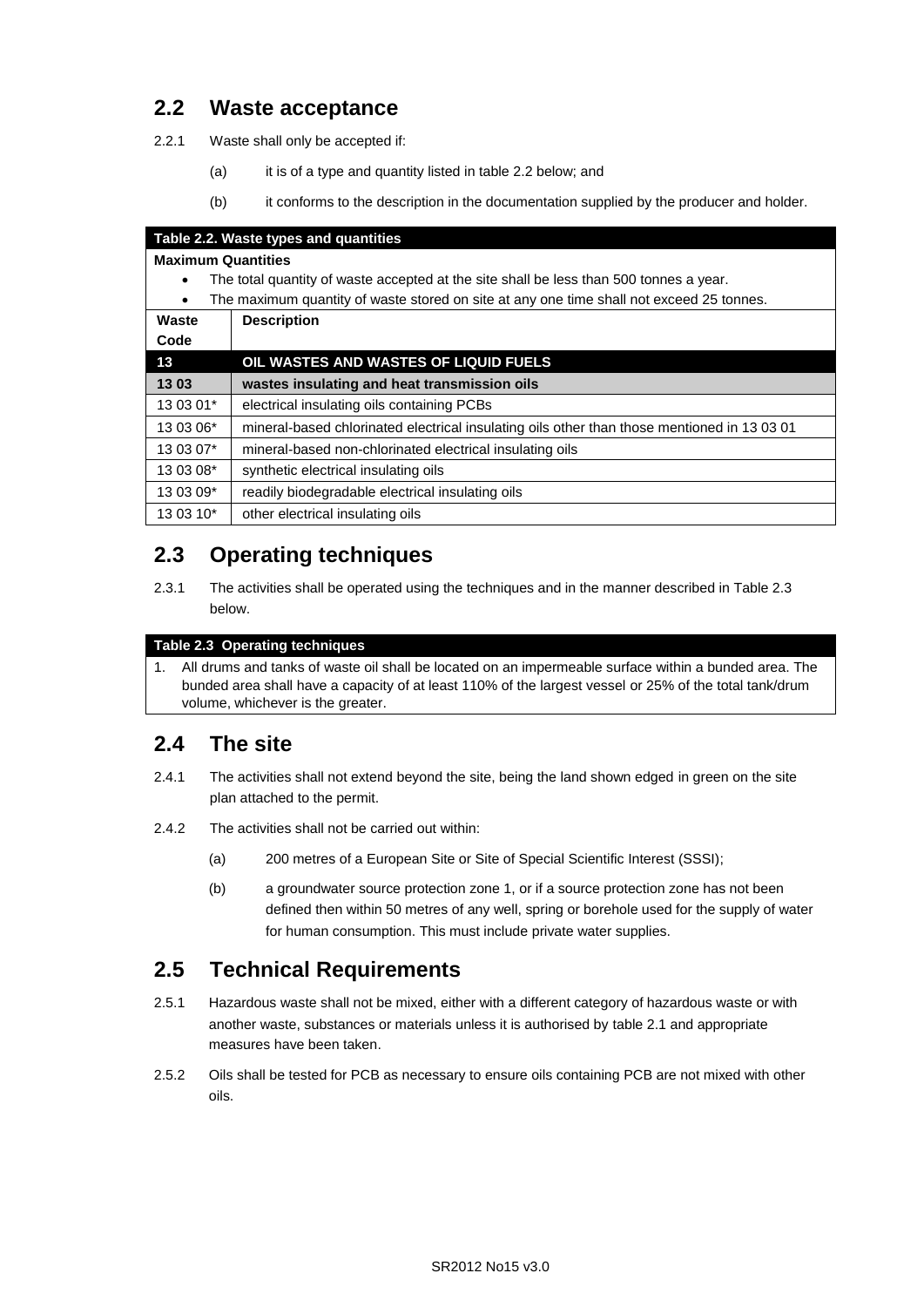# **3 – Emissions and monitoring**

#### **3.1 Emissions of substances not controlled by emission limits**

- 3.1.1 Emissions of substances not controlled by emission limits (excluding odour) shall not cause pollution. The operator shall not be taken to have breached this rule if appropriate measures, including, but not limited to, those specified in any approved emissions management plan, have been taken to prevent or where that is not practicable, to minimise, those emissions.
- 3.1.2 The operator shall:
	- (a) if notified by Natural Resources Wales that the activities are giving rise to pollution, submit to Natural Resources Wales for approval within the period specified, an emissions management plan;
	- (b) implement the approved emissions management plan, from the date of approval, unless otherwise agreed in writing by Natural Resources Wales.

#### **3.2 Odour**

- 3.2.1 Emissions from the activities shall be free from odour at levels likely to cause pollution outside the site, as perceived by an authorised officer of Natural Resources Wales, unless the operator has used appropriate measures, including, but not limited to, those specified in any approved odour management plan, to prevent or where that is not practicable, to minimise, the odour.
- 3.2.2 The operator shall:
	- (a) if notified by Natural Resources Wales that the activities are giving rise to pollution outside the site due to odour, submit to Natural Resources Wales for approval within the specified period, an odour management plan;
	- (c) implement any approved revised odour management plan from the date of approval, unless otherwise agreed in writing by Natural Resources Wales.

#### **3.3 Noise and vibration**

- 3.3.1 Emissions from the activities shall be free from noise and vibration at levels likely to cause pollution outside the site, as perceived by an authorised officer of Natural Resources Wales, unless the operator has used appropriate measures, including, but not limited to, those specified in any approved noise and vibration management plan, to prevent or where that is not practicable, to minimise, the noise and vibration.
- 3.3.2 The operator shall:
	- (a) if notified by Natural Resources Wales that the activities are giving rise to pollution outside the site due to noise and vibration, submit to Natural Resources Wales for approval within the period specified, a noise and vibration management plan;
	- (c) implement the approved noise and vibration management plan, from the date of approval, unless otherwise agreed in writing by Natural Resources Wales.

# **4 – Information**

#### **4.1 Records**

- 4.1.1 All records required to be made by these standard rules shall:
	- (a) be legible;
	- (b) be made as soon as reasonably practicable;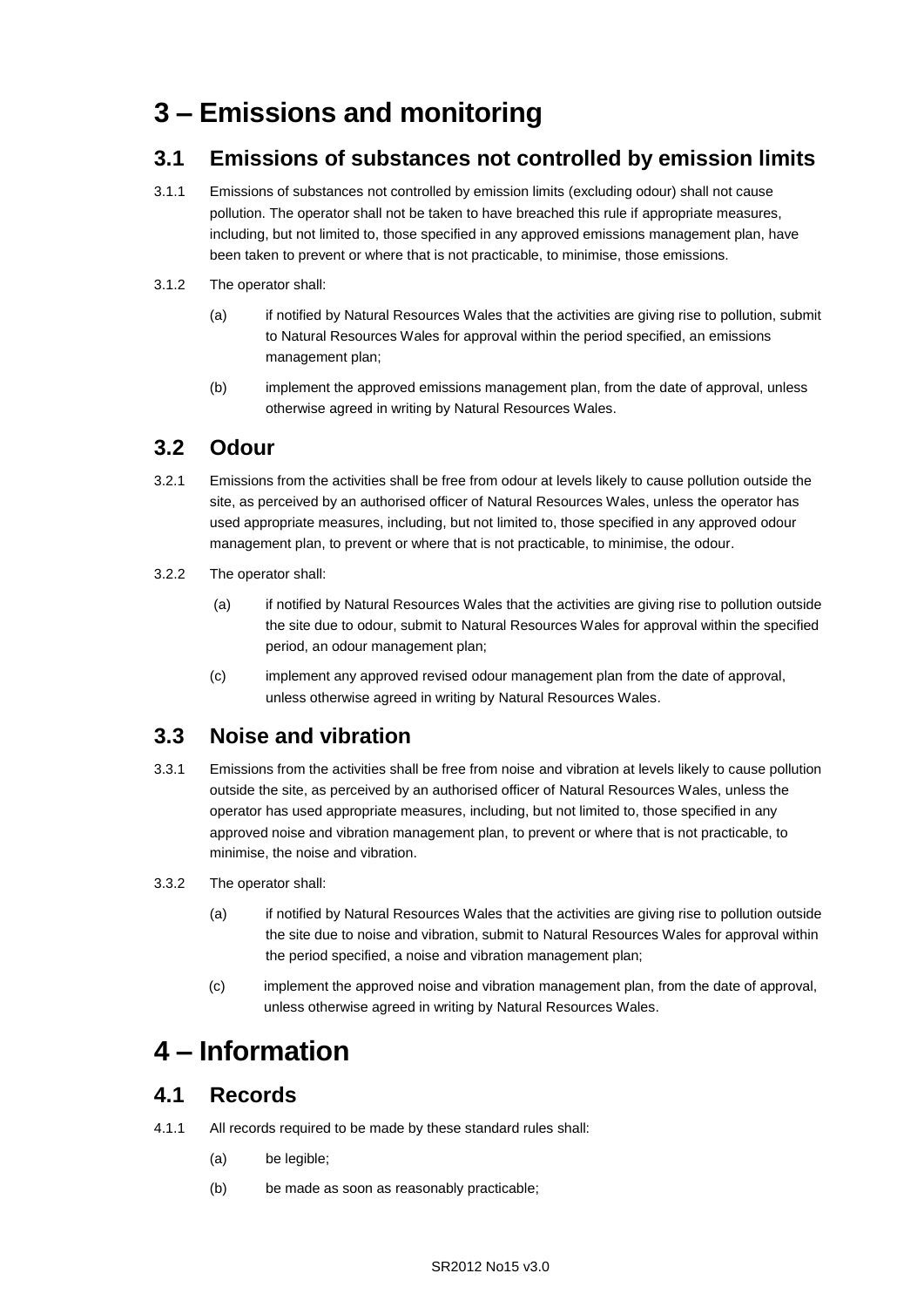- (c) if amended, be amended in such a way that the original and any subsequent amendments remain legible or are capable of retrieval; and
- (d) be retained, unless otherwise agreed by Natural Resources Wales, for at least 6 years from the date when the records were made, or in the case of the following records until permit surrender:
	- (i) off-site environmental effects; and
	- (ii) matters which affect the condition of land and groundwater.
- 4.1.2 The operator shall keep on site all records, plans and the management system required to be maintained by these standard rules, unless otherwise agreed in writing by Natural Resources Wales.

#### **4.2 Reporting**

- 4.2.1 The operator shall send all reports and notifications required by these standard rules to Natural Resources Wales using the contact details supplied in writing by Natural Resources Wales.
- 4.2.2 Within one month of the end of each quarter, the operator shall submit to Natural Resources Wales using the form made available for the purpose, the information specified on the form relating to the site and the waste accepted and removed from it during the previous quarter.

#### **4.3 Notifications**

- 4.3.1 Natural Resources Wales shall be notified without delay following the detection of:
	- (a) any malfunction, breakdown or failure of equipment or techniques, accident or emission of a substance not controlled by an emission limit which has caused, is causing or may cause significant pollution;
	- (b) the breach of a limit specified in these standard rules; or
	- (c) any significant adverse environmental effects.
- 4.3.2 Written confirmation of actual or potential pollution incidents and breaches of emission limits shall be submitted within 24 hours.
- 4.3.3 Where Natural Resources Wales has requested in writing that it shall be notified when the operator is to undertake monitoring and/or spot sampling, the operator shall inform Natural Resources Wales when the relevant monitoring and/or spot sampling is to take place. The operator shall provide this information to Natural Resources Wales at least 14 days before the date the monitoring is to be undertaken.
- 4.3.4 Natural Resources Wales shall be notified within 14 days of the occurrence of the following matters except where such disclosure is prohibited by Stock Exchange rules:
	- a) Where the operator is a registered company:
	- any change in the operator's trading name, registered name or registered office address; and
	- any steps taken with a view to the operator going into administration, entering into a company voluntary arrangement or being wound up.
	- b) Where the operator is a corporate body other than a registered company:
	- any change in the operator's name or address; and
	- any steps taken with a view to the dissolution of the operator.
	- c) In any other case:
	- the death of any of the named operators (where the operator consists of more than one named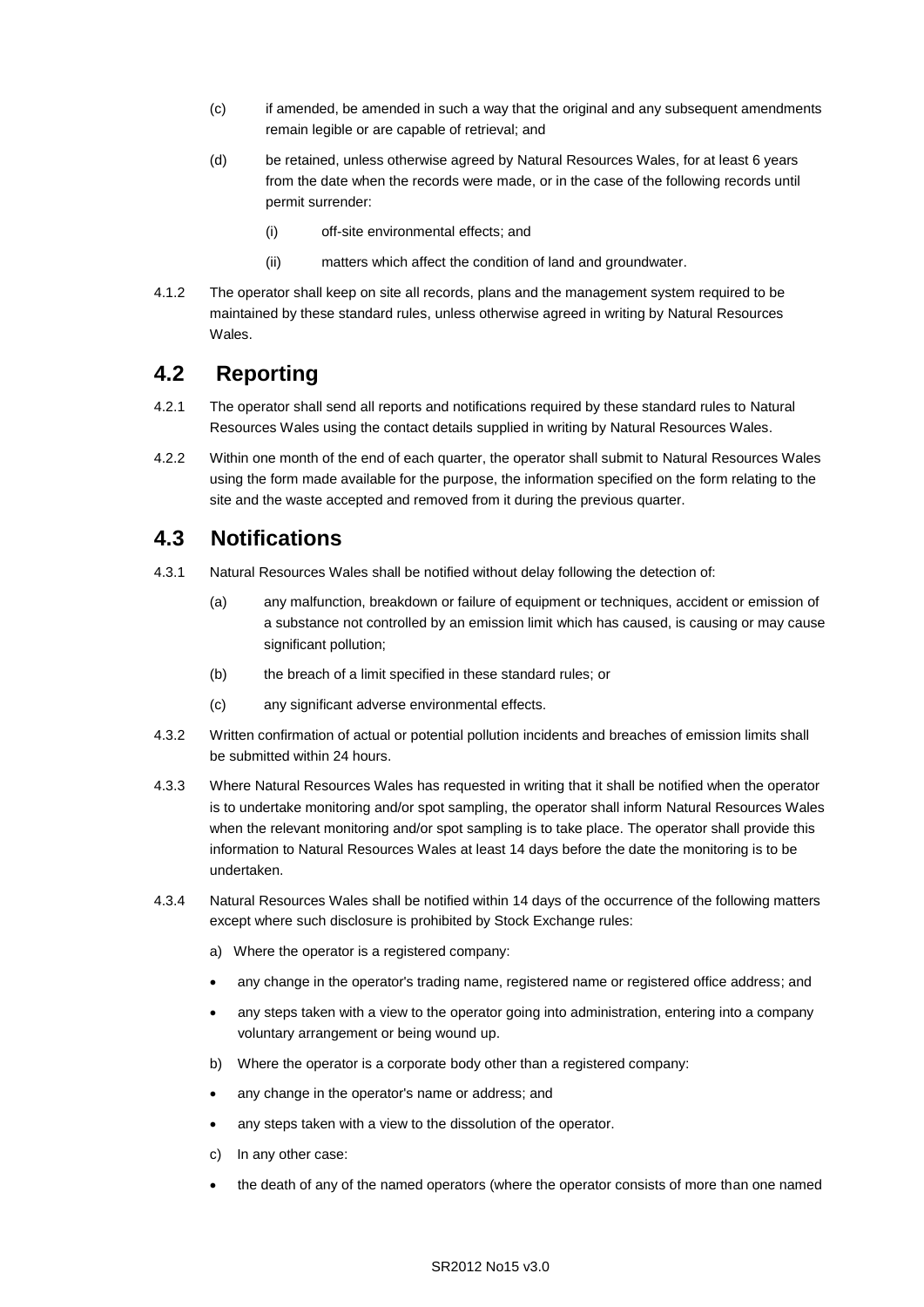individual);

- any change in the operator's name(s) or address(es); and
- any steps taken with a view to the operator, or any one of them, going into bankruptcy, entering into a composition or arrangement with creditors, or, in the case them being in a partnership, dissolving the partnership.

#### **4.4 Interpretation**

- 4.4.1 In these standard rules the expressions listed below shall have the meaning given.
- 4.4.2 In these standard rules references to reports and notifications mean written reports and notifications, except when reference is being made to notification being made "without delay", in which case it may be provided by telephone.

*"accident"* means an accident that may result in pollution.

*"Annex I"* means Annex I to Directive 2008/98/EC of the European Parliament and of the Council on waste.

*"Annex II"* means Annex II to Directive 2008/98/EC of the European Parliament and of the Council on waste.

*"authorised officer"* means any person authorised by Natural Resources Wales under section 108(1) of The Environment Act 1995 to exercise, in accordance with the terms of any such authorisation, any power specified in Section 108(4) of that Act*.*

*"BAP"* means Biodiversity Action Plan. This is a non-statutory plan created by the UK Biodiversity Partnership and the UK Government, in response to the Convention on Biological Diversity (CBD) signed in 1992. It describes the UK's biological resources, and commits a detailed plan for the protection of these resources.

*"D"* means a disposal operation provided for in Annex I to Directive 2008/98/EC of the European Parliament and of the Council of 19 November 2008 on Waste.

*"domestic purposes"* has the same meaning as in section 218 of the Water Industry Act 1991.

*"emissions of substances not controlled by emission limits"* means emissions of substances to air, water or land from the activities, either from emission points specified in these standard rules or from other localised or diffuse sources, which are not controlled by an emission limit.

*"European Site"* means Special Area of Conservation or candidate Special Area of Conservation or Special Protection Area or proposed Special Protection Area in England and Wales, within the meaning of Council Directives 79/409/EEC on the conservation of wild birds and 92/43/EEC on the conservation of natural habitats and of wild flora and fauna and the Conservation of Habitats and Species Regulations 2010. Internationally designated Ramsar sites are dealt with in the same way as European sites as a matter of government policy and for the purpose of these rules will be considered as a European Site.

"*good habitat*" means rough (especially tussocky) grassland, scrub and woodland.

*"groundwater"* means all water, which is below the surface of the ground in the saturation zone and in direct contact with the ground or subsoil.

*"groundwater source protection zone"* has the meaning given in the document titled "Groundwater protection: Principles and practice" published by the Environment Agency in 2012.

*"hazardous property"* has the meaning in Annex lll of the Waste Framework Directive.

*"hazardous substance"* means a substance classified as hazardous as a consequence of fulfilling the criteria laid down in parts 2 to 5 of Annex I to Regulation (EC) No 1272/2008.

*"hazardous waste"* has the meaning given in the Hazardous Waste (Wales) Regulations 2005 (as amended).